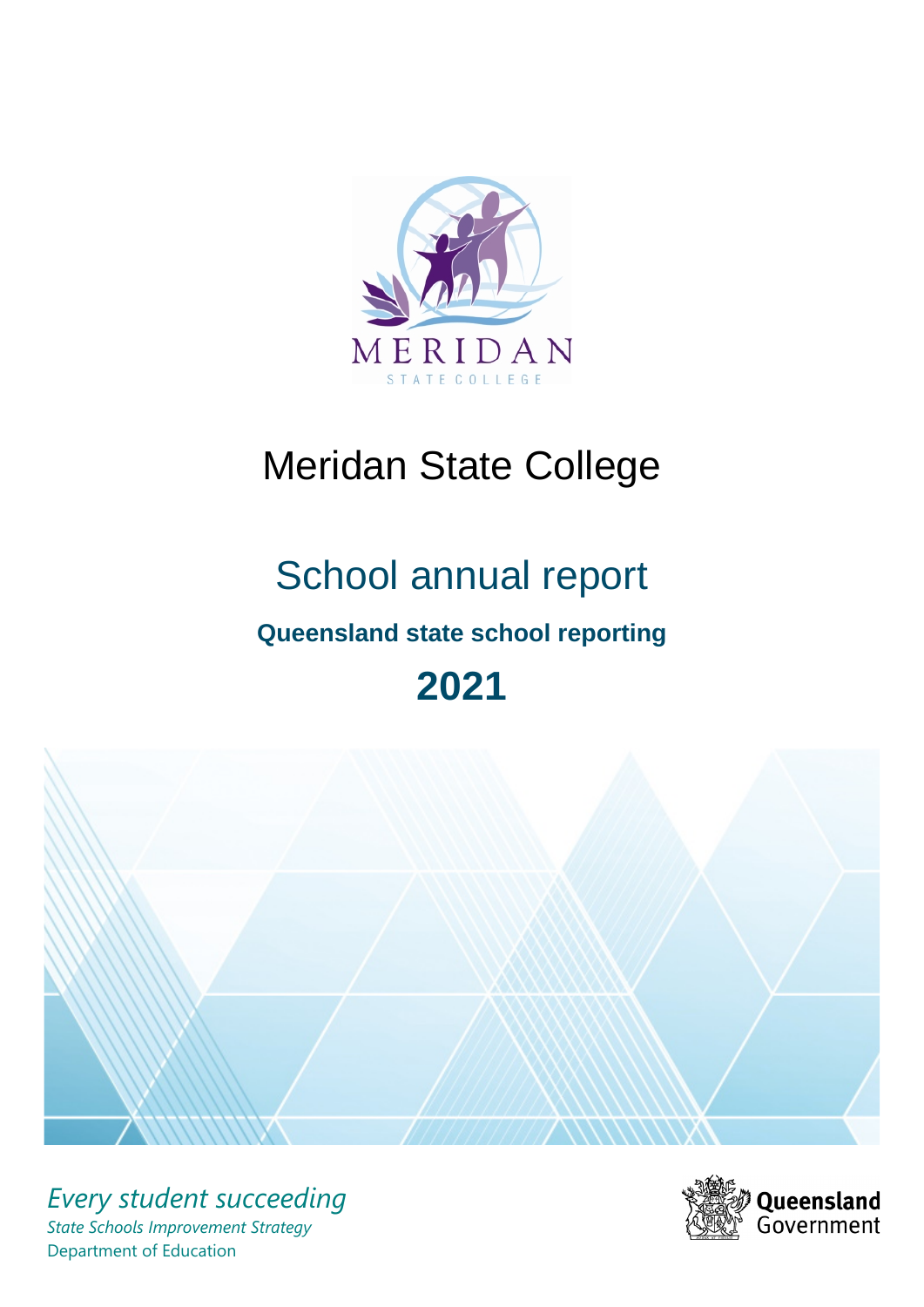**OFFICIAL – Public** Published as information source only. Public information used to create this report may not appear in this format in the public domain Please refer to disclaimer information.

#### **Contact details**

| <b>Postal Address</b> | PO Box 6352 Meridan Plains 4551 |
|-----------------------|---------------------------------|
| <b>Phone</b>          | (07) 5490 2666                  |
| Fax                   |                                 |
| Email                 | principal@meridansc.eq.edu.au   |
| Website               | https://meridansc.eq.edu.au     |

#### **Disclaimer**

The materials presented in this report are distributed by the Department of Education (the department) as an information source only.

The information and data in this report is subject to change without notice.<br>The department makes no statements, representations, or warranties about the accuracy or completeness of, and you should not rely on, any informa report. The department disclaim all responsibility and all liability (including without limitation, liability in negligence) for all expenses, losses, damages and costs you might incur as a

result of the information in this report being inaccurate or incomplete in any way, and for any reason.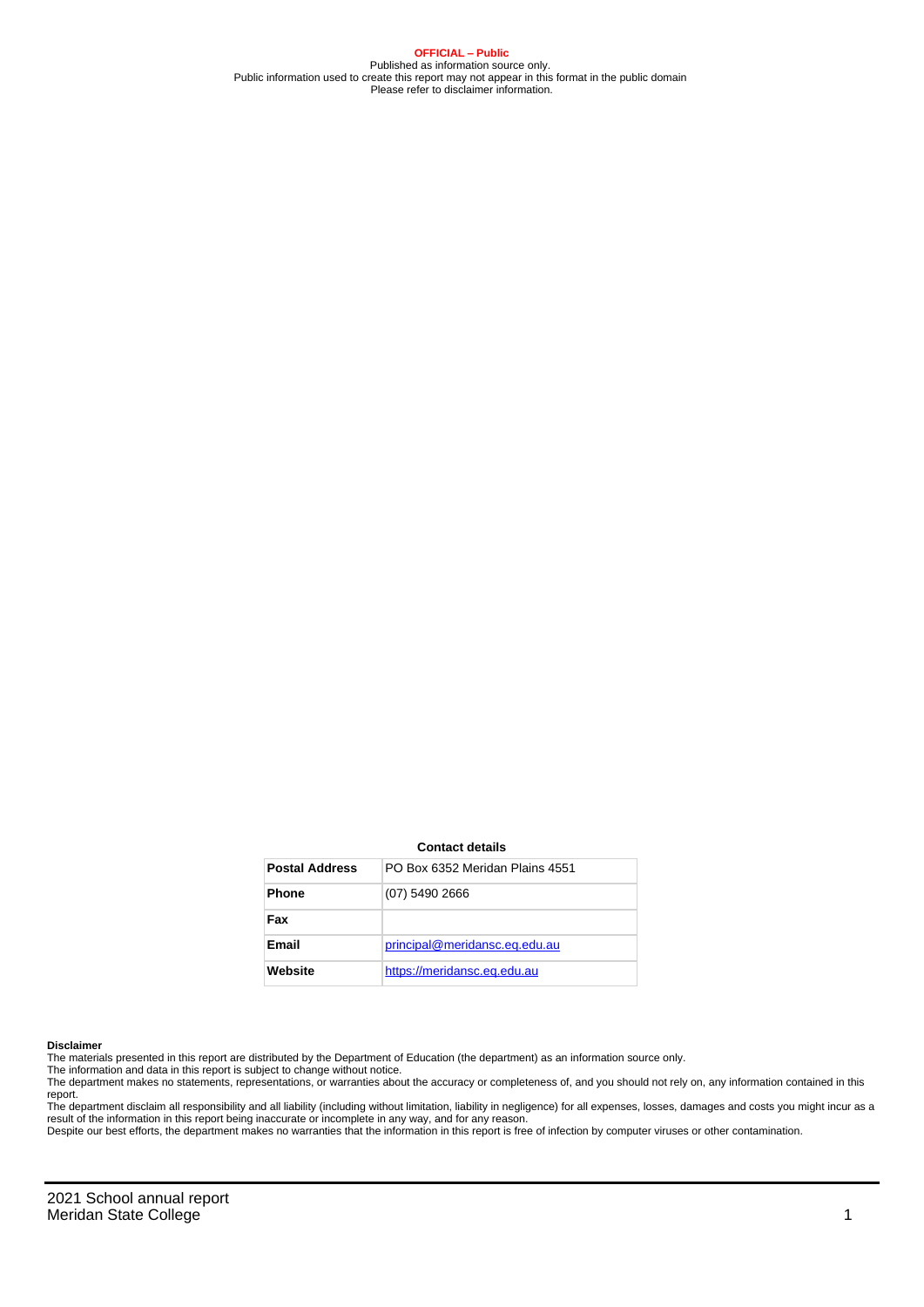| School context                   |                                                                                                                                                                                              |
|----------------------------------|----------------------------------------------------------------------------------------------------------------------------------------------------------------------------------------------|
| Coeducational or single sex      | Coeducational                                                                                                                                                                                |
| <b>Independent Public School</b> | <b>Yes</b>                                                                                                                                                                                   |
| Year levels offered in 2021      | Prep Year - Year 12                                                                                                                                                                          |
| Webpages                         | Additional information about Queensland state schools is located on the:<br>My School website<br>Queensland Government data website<br>Queensland Government schools directory website.<br>٠ |

# **Characteristics of the student body**

## **Student enrolments**

#### **Table 1: Student enrolments by year level**

|                   |       | February |       |       | <b>August</b> |       |
|-------------------|-------|----------|-------|-------|---------------|-------|
| <b>Year Level</b> | 2019  | 2020     | 2021  | 2019  | 2020          | 2021  |
| <b>Prep Year</b>  | 100   | 84       | 85    | 101   | 86            | 88    |
| Year 1            | 131   | 102      | 87    | 130   | 98            | 88    |
| Year 2            | 157   | 134      | 99    | 154   | 137           | 97    |
| Year 3            | 138   | 154      | 133   | 135   | 156           | 134   |
| Year 4            | 182   | 133      | 157   | 182   | 137           | 156   |
| Year 5            | 151   | 191      | 137   | 149   | 189           | 135   |
| Year <sub>6</sub> | 166   | 152      | 188   | 163   | 157           | 188   |
| Year 7            | 330   | 292      | 233   | 333   | 290           | 226   |
| Year 8            | 318   | 340      | 241   | 310   | 345           | 242   |
| Year 9            | 296   | 312      | 335   | 302   | 314           | 328   |
| Year 10           | 329   | 297      | 303   | 328   | 303           | 303   |
| Year 11           | 247   | 313      | 297   | 248   | 299           | 268   |
| Year 12           | 164   | 226      | 281   | 152   | 210           | 279   |
| <b>Total</b>      | 2,709 | 2,730    | 2,576 | 2,687 | 2,721         | 2,532 |

Notes

1. Student counts include headcount of all full- and part-time students at the school.

## **Average class sizes**

## **Table 2: Average class size information for each phase of schooling**

| <b>Year Levels</b> | 2019 | 2020 | 2021 |
|--------------------|------|------|------|
| Prep - Year 3      | 24   | 24   | 23   |
| Year 4 – Year 6    | 26   | 27   | 27   |
| Year 7 – Year 10   | 24   | 23   | 23   |
| Year 11 – Year 12  | 17   | 18   | 19   |

Notes

1. Classes are measured against the target of 25 students per teacher in Prep to Year 3 and Years 11 to 12, and target of 28 students per teacher in Years 4 to 10. Where composite classes exist across cohorts (e.g. Year 3/4) the class size targets would be the lower cohort target.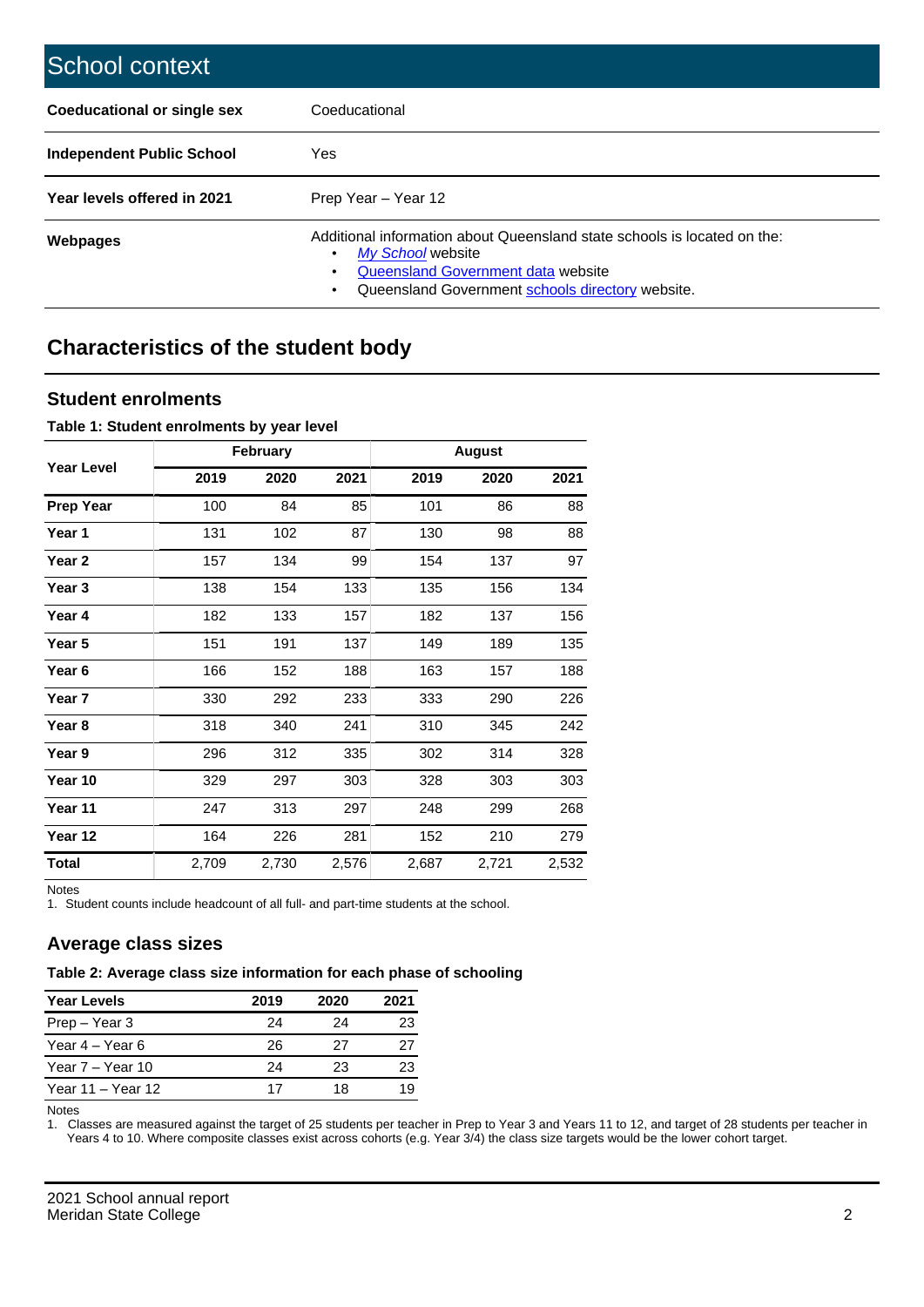## **Respectful relationships education**

To support students' learning, health and wellbeing all state schools are required to implement respectful relationships education through the Prep to Year 10 Australian Curriculum: Health and Physical Education and/or through school pastoral care programs across Prep to Year 12.

## **Parent, student and staff satisfaction**

Tables 3–5 show selected items from the Parent/Caregiver, Student and Staff School Opinion Surveys. In response to the COVID-19 health emergency, the annual school opinion surveys of students, teachers and staff were not administered in 2020. A new time series started in 2021 and data from this collection is not considered directly comparable with earlier collections due to significant methodology changes.

For state level information go to the **[School Opinion Survey](https://qed.qld.gov.au/publications/reports/statistics/schooling/schools/schoolopinionsurvey) webpage**.

#### **Table 3: Parent/Caregiver Survey**

| Percentage of parents/caregivers who agree <sup>1</sup> that:                                               | 2019  | 2020 | 2021  |
|-------------------------------------------------------------------------------------------------------------|-------|------|-------|
| This is a good school.                                                                                      | 90.7% |      | 83.0% |
| My child likes being at this school. <sup>2</sup>                                                           | 89.6% |      | 83.2% |
| My child feels safe at this school. <sup>2</sup>                                                            | 90.5% |      | 84.2% |
| My child's learning needs are being met at this school. <sup>2</sup>                                        | 92.1% |      | 76.3% |
| My child is making good progress at this school. <sup>2</sup>                                               | 92.1% |      | 81.8% |
| Teachers at this school expect my child to do his or her best. <sup>2</sup>                                 | 96.0% |      | 94.4% |
| Teachers at this school provide my child with useful feedback about his or her school<br>work. <sup>2</sup> | 87.0% |      | 84.8% |
| Teachers at this school motivate my child to learn. <sup>2</sup>                                            | 93.6% |      | 83.1% |
| Teachers at this school treat students fairly. <sup>2</sup>                                                 | 88.7% |      | 81.0% |
| I can talk to my child's teachers about my concerns. <sup>2</sup>                                           | 96.0% |      | 90.9% |
| This school works with me to support my child's learning. <sup>2</sup>                                      | 89.7% |      | 83.8% |
| This school takes parents' opinions seriously. <sup>2</sup>                                                 | 85.7% |      | 72.6% |
| Student behaviour is well managed at this school. <sup>2</sup>                                              | 70.7% |      | 70.9% |
| This school looks for ways to improve. <sup>2</sup>                                                         | 91.7% |      | 78.2% |
| This school is well maintained. <sup>2</sup>                                                                | 90.4% |      | 93.4% |

Notes

1. Agree represents the percentage of respondents who Somewhat Agree, Agree or Strongly Agree with the statement.

2. Nationally agreed parents/caregiver items.

3. DW = Data withheld to ensure confidentiality.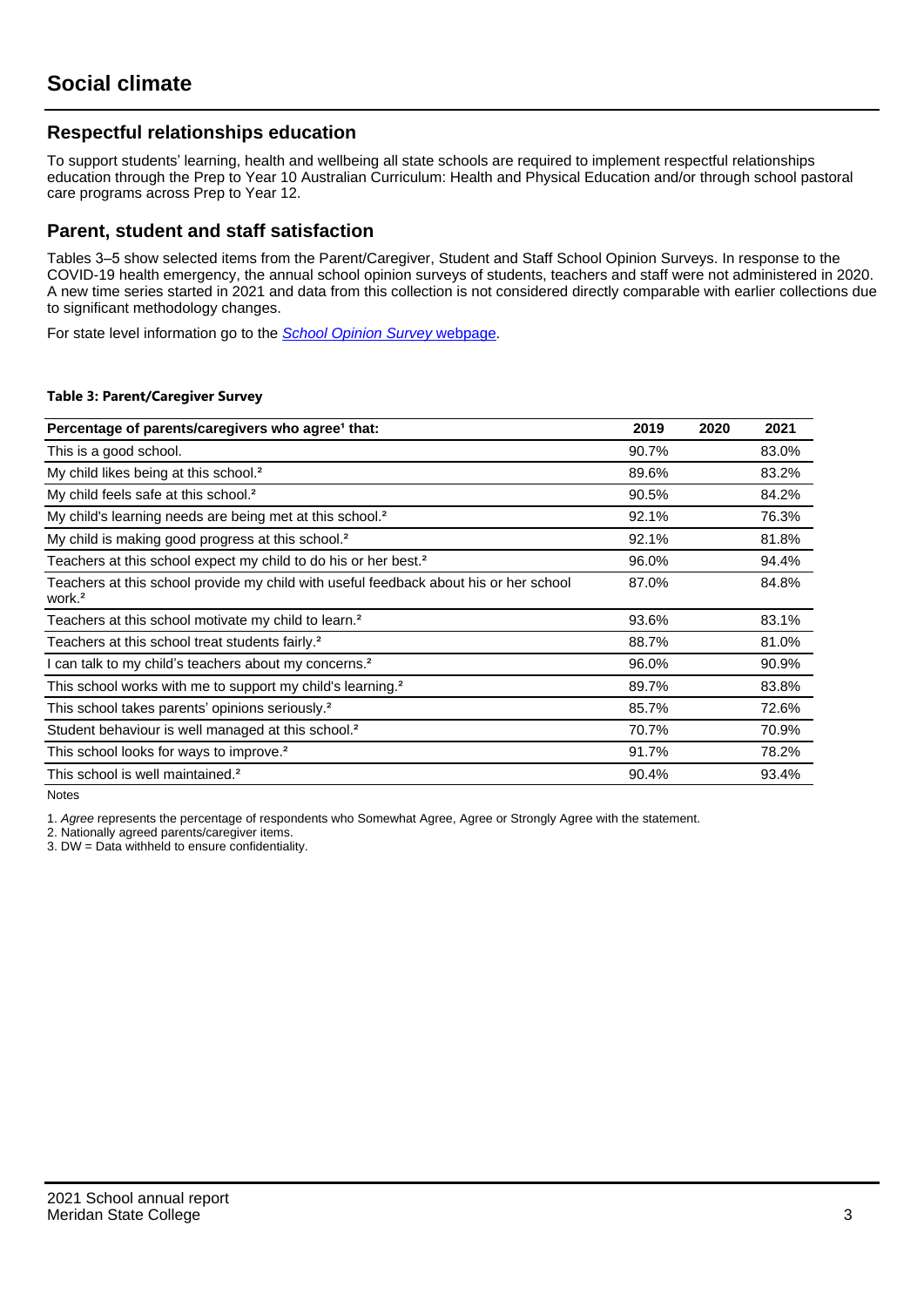#### **Table 4: Student Survey**

| Percentage of students who agree <sup>1</sup> that:                            | 2019  | 2020 | 2021  |
|--------------------------------------------------------------------------------|-------|------|-------|
| I like being at my school. <sup>2</sup>                                        | 95.7% |      | 80.3% |
| I feel safe at my school. <sup>2</sup>                                         | 93.2% |      | 83.5% |
| My teachers motivate me to learn. <sup>2</sup>                                 | 92.7% |      | 86.2% |
| My teachers expect me to do my best. <sup>2</sup>                              | 97.9% |      | 94.9% |
| My teachers provide me with useful feedback about my school work. <sup>2</sup> | 92.7% |      | 90.0% |
| Teachers at my school treat students fairly. <sup>2</sup>                      | 82.9% |      | 77.3% |
| I can talk to my teachers about my concerns. <sup>2</sup>                      | 83.3% |      | 70.6% |
| My school takes students' opinions seriously. <sup>2</sup>                     | 81.0% |      | 68.3% |
| Student behaviour is well managed at my school. <sup>2</sup>                   | 75.1% |      | 62.1% |
| My school looks for ways to improve. <sup>2</sup>                              | 92.3% |      | 83.5% |
| My school is well maintained. <sup>2</sup>                                     | 90.9% |      | 78.7% |
| My school gives me opportunities to do interesting things. <sup>2</sup>        | 92.8% |      | 84.4% |

Notes

1. Agree represents the percentage of respondents who Somewhat Agree, Agree or Strongly Agree with the statement.

2. Nationally agreed student items.

3. DW = Data withheld to ensure confidentiality.

#### **Table 5: Staff Survey**

| Percentage of staff who agree <sup>1</sup> that:                                                            | 2019  | 2020 | 2021  |
|-------------------------------------------------------------------------------------------------------------|-------|------|-------|
| I feel confident embedding Aboriginal and Torres Strait Islander perspectives across the<br>learning areas. | 87.3% |      | 83.8% |
| I enjoy working at this school. <sup>2</sup>                                                                | 94.6% |      | 90.5% |
| I feel this school is a safe place in which to work. <sup>2</sup>                                           | 96.6% |      | 89.1% |
| I receive useful feedback about my work at this school. <sup>2</sup>                                        | 88.8% |      | 68.7% |
| Students are encouraged to do their best at this school. <sup>2</sup>                                       | 98.0% |      | 96.6% |
| Students are treated fairly at this school. <sup>2</sup>                                                    | 96.0% |      | 86.5% |
| Student behaviour is well managed at this school. <sup>2</sup>                                              | 79.4% |      | 64.9% |
| Staff are well supported at this school. <sup>2</sup>                                                       | 83.4% |      | 68.7% |
| This school takes staff opinions seriously. <sup>2</sup>                                                    | 81.3% |      | 62.6% |
| This school looks for ways to improve. <sup>2</sup>                                                         | 92.5% |      | 89.7% |
| This school is well maintained. <sup>2</sup>                                                                | 98.5% |      | 97.3% |
| This school gives me opportunities to do interesting things. <sup>2</sup>                                   | 87.2% |      | 76.0% |

Notes

1. Agree represents the percentage of respondents who Somewhat Agree, Agree or Strongly Agree with the statement.

2. Nationally agreed staff items.

3. DW = Data withheld to ensure confidentiality.

# **Description of how this school manages non-attendance**

Queensland state schools manage non-attendance in line with the Queensland Department of Education procedures: [Managing Student Absences and Enforcing Enrolment and Attendance at State Schools](https://ppr.qed.qld.gov.au/pp/managing-student-absences-and-enforcing-enrolment-and-attendance-at-state-schools-procedure); and [Roll Marking in State Schools,](https://ppr.qed.qld.gov.au/pp/roll-marking-in-state-schools-procedure) which outline processes for managing and recording student attendance and absenteeism.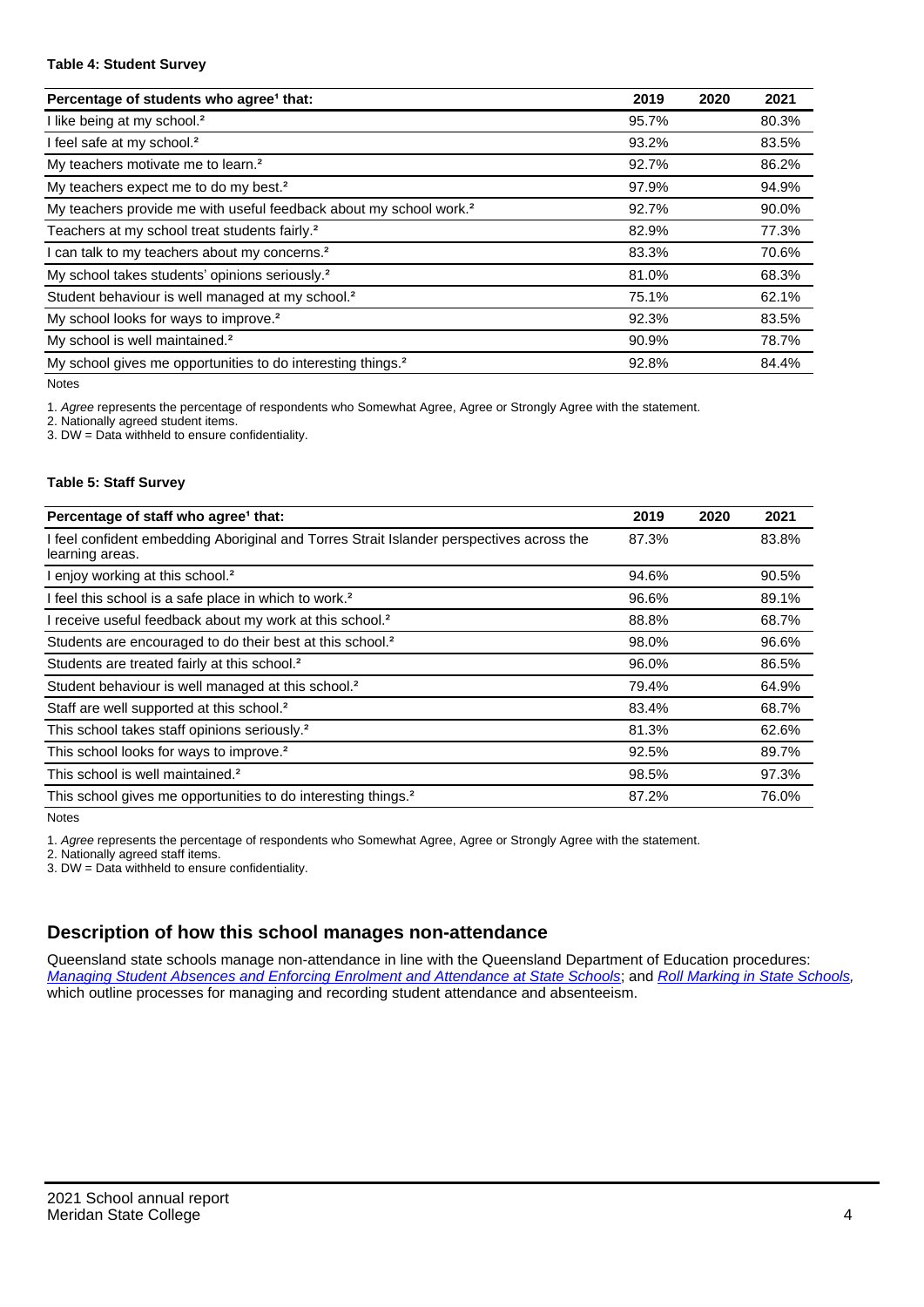# **School disciplinary absences**

#### **Table 6: Count of school disciplinary absences at this school**

| Type of school disciplinary absence | 2019 | 2020 | 2021 |
|-------------------------------------|------|------|------|
| Short suspension                    | 398  | 254  | 428  |
| Long suspension                     | 26   | 2    | 16   |
| Exclusion                           | 3    | 2    | 4    |
| Cancellation                        | 3    | 4    |      |
| Total                               | 430  | 262  | 449  |

Notes

1. School disciplinary absence (SDA) data is a total of short suspensions (1–10 days), long suspensions (11–20 days), exclusions and cancellations. 2. The number of SDAs is not the number of students who received an SDA as one student may be suspended several times in a school year. Each time a student is suspended it is recorded as an additional SDA. The data does not reflect the outcomes of appeal decisions.

3. 2020 data was impacted by the COVID-19 health emergency. There were significantly fewer SDAs during the home-based learning period (the first five weeks of Term 2) compared to other years.

# **School funding**

## **School income broken down by funding source**

School income, reported by financial year accounting cycle using standardised national methodologies and broken down by funding source is available via the [My School](http://www.myschool.edu.au/) website.

### **How to access our income details**

- 1. Click on the My School link <http://www.myschool.edu.au/>.
- 2. Enter the school name or suburb of the school you wish to search.

| Search by school name or suburb | <b>School sector</b> | School type | <b>State</b> |  |
|---------------------------------|----------------------|-------------|--------------|--|
|                                 |                      |             |              |  |

3. Click on View School Profile to access the school's profile.



4. Click on Finances and select the appropriate year to view school financial information.

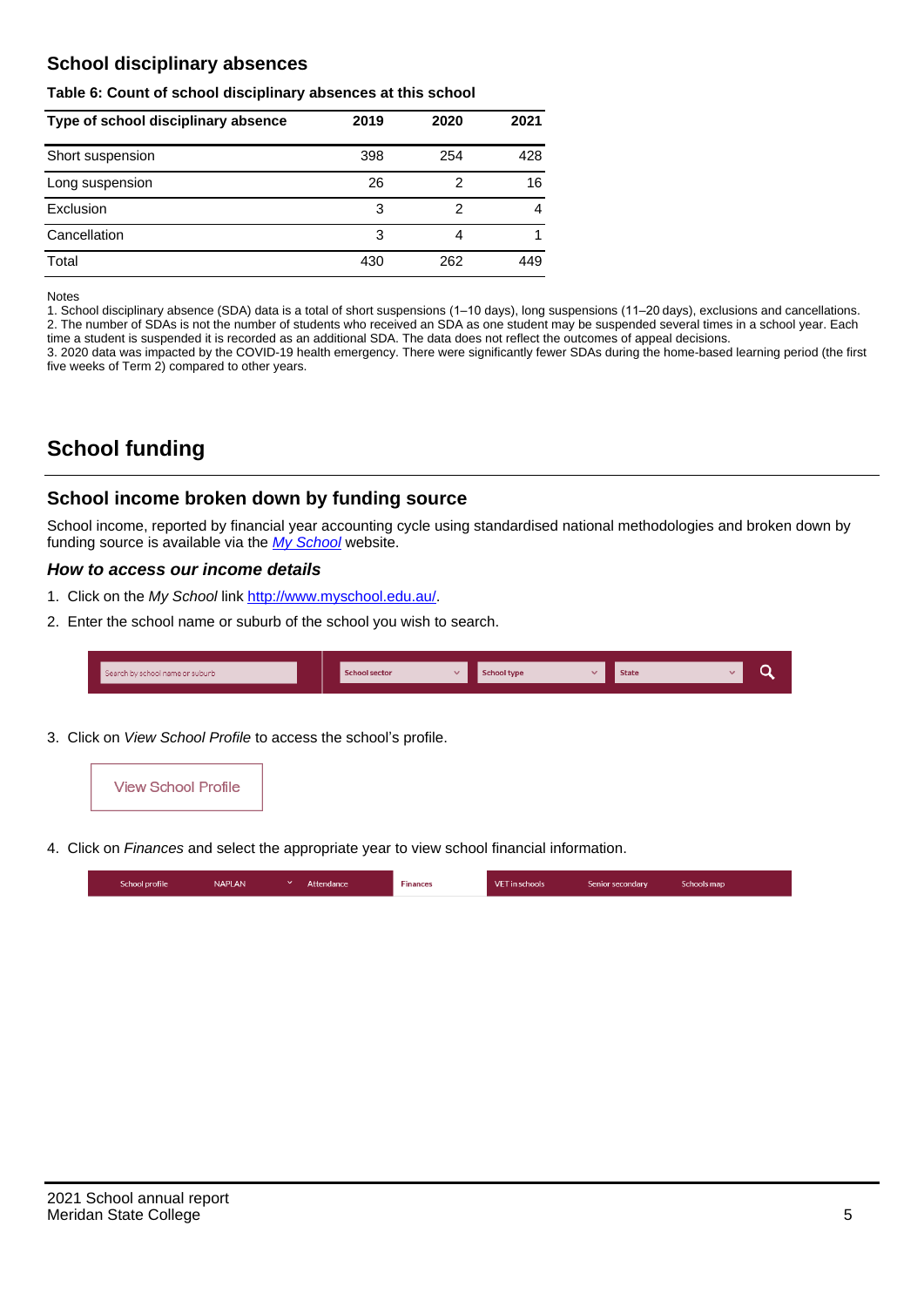# **Teacher standards and qualifications**

The Teacher registration eligibility requirements: Policy (p.1) states:

To be eligible for registration, a person must satisfy the Queensland College of Teachers (QCT) that they meet requirements regarding qualification and experience, or have otherwise met the requirements of the Australian Professional Standards for Teachers (APST). A person must also satisfy the QCT that they are suitable to teach and meet English language proficiency requirements. All these requirements are specified in the Act and the Education (Queensland College of Teachers) Regulation 2005 (the Regulation).

The qualifications required for teacher registration are successful completion of either -

- (a) a four-year initial teacher education program including teacher education studies of at least one year (e.g. a Bachelor of Education, or a double Bachelor degree in Science and Teaching) or
- (b) a one-year graduate initial teacher education program following a degree (e.g. a one-year Graduate Diploma of Education (Secondary) after a three-year Bachelor degree) or
- (c) another course of teacher education that the QCT is reasonably satisfied is the equivalent of (a) or (b). These are considered on a case-by-case basis.

For more information, please refer to the following link:

• <https://www.qct.edu.au/registration/qualifications>

# **Workforce composition**

## **Staff composition, including Indigenous staff**

#### **Table 7: Workforce composition for this school**

|                    | <b>Teaching staff</b> |      |      | Non-teaching staff |      |      | <b>Indigenous staff</b> |      |      |
|--------------------|-----------------------|------|------|--------------------|------|------|-------------------------|------|------|
| <b>Description</b> | 2019                  | 2020 | 2021 | 2019               | 2020 | 2021 | 2019                    | 2020 | 2021 |
| Headcount          | 200                   | 204  | 193  | 96                 | 97   | 92   |                         |      |      |
| <b>FTE</b>         | 188                   | 191  | 183  | 65                 | 66   | 63   |                         |      |      |

Notes

1. Teaching staff includes school leaders.

2. Indigenous refers to Aboriginal and Torres Strait Islander people of Australia.

3. FTE = full-time equivalent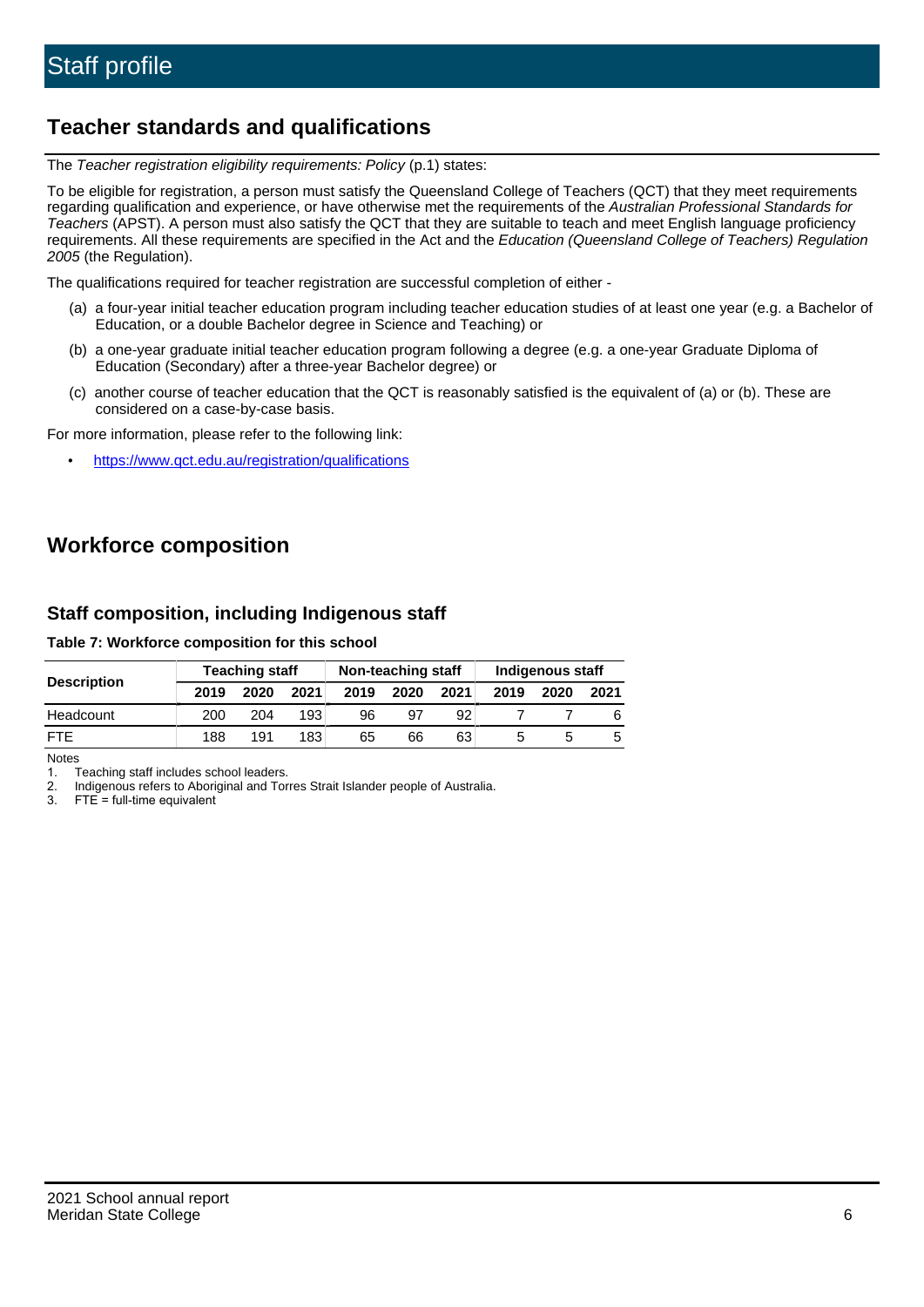# **Key student outcomes**

## **Student attendance**

Tables 8–9 show attendance rates at this school as percentages. In 2020, the COVID-19 health emergency affected student attendance in Queensland Government schools. Comparisons between 2020 and other years' attendance data should not be made.

#### **Table 8: Overall student attendance at this school**

| <b>Description</b>                                  | 2019 | 2020 | 2021 |
|-----------------------------------------------------|------|------|------|
| Overall attendance rate for students at this school | 91%  | 88%  | 88%  |

Notes

1. The attendance rate is the full- and part-time days attended as a percentage of enrolled school days.

2. Full-time students only.

#### **Table 9: Student attendance rates for each year level at this school**

| <b>Year Level</b> | 2019 | 2020 | 2021 |
|-------------------|------|------|------|
| Prep Year         | 94%  | 90%  | 91%  |
| Year 1            | 94%  | 88%  | 92%  |
| Year 2            | 93%  | 92%  | 90%  |
| Year <sub>3</sub> | 93%  | 91%  | 91%  |
| Year 4            | 93%  | 90%  | 92%  |
| Year 5            | 91%  | 90%  | 88%  |
| Year <sub>6</sub> | 92%  | 90%  | 89%  |
| Year 7            | 91%  | 89%  | 89%  |
| Year <sub>8</sub> | 89%  | 86%  | 88%  |
| Year 9            | 89%  | 84%  | 86%  |
| Year 10           | 89%  | 85%  | 84%  |
| Year 11           | 89%  | 87%  | 87%  |
| Year 12           | 91%  | 89%  | 89%  |

Notes<br>1. Th The attendance rate is the full- and part-time days attended as a percentage of enrolled school days.

2. Full-time students only.

3. DW = Data withheld to ensure confidentiality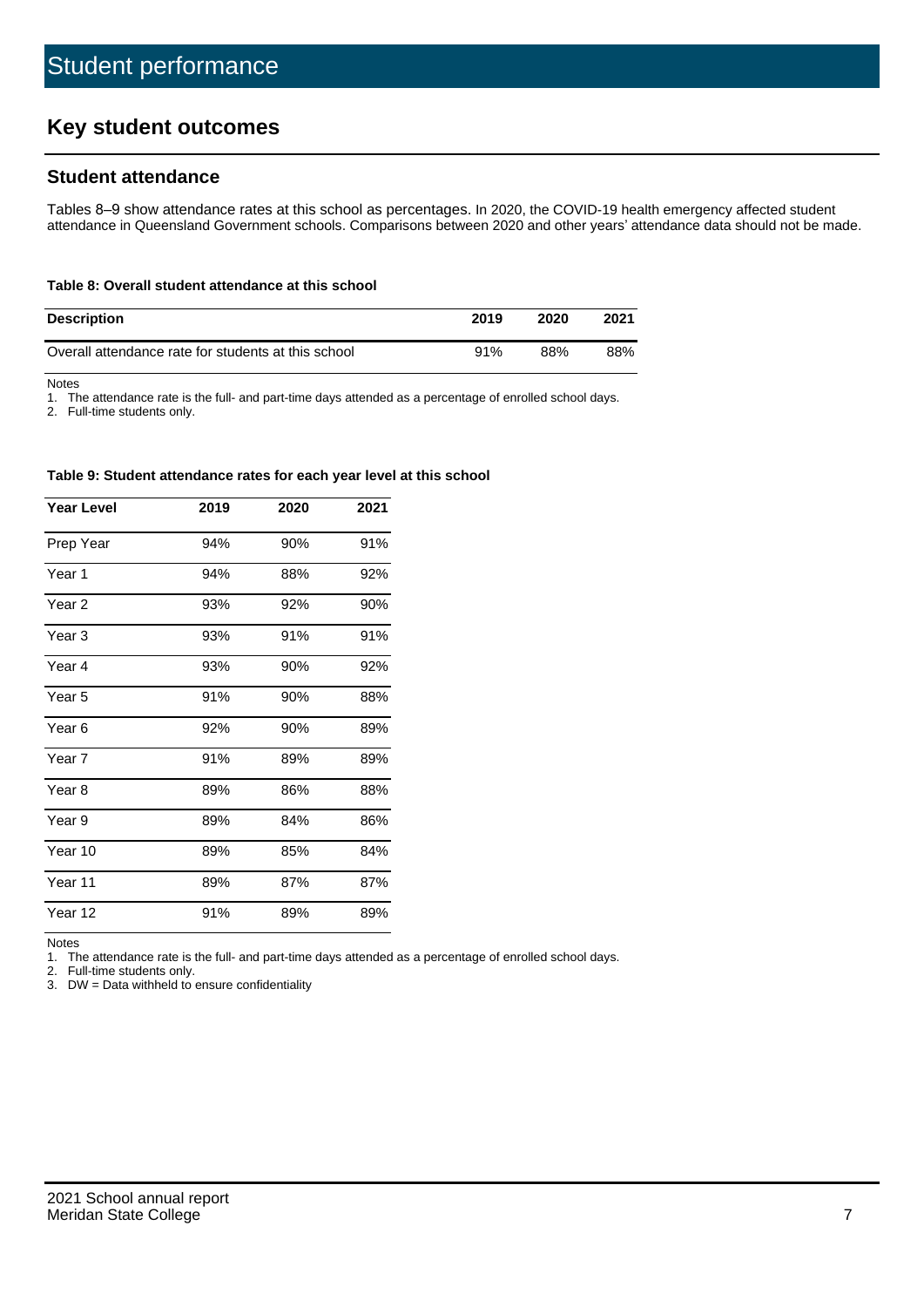# **NAPLAN**

Our reading, writing, spelling, grammar and punctuation, and numeracy results for the Years 3, 5, 7 and 9 NAPLAN tests are available via the [My School](http://www.myschool.edu.au/) website.

#### **How to access our NAPLAN results**

- 1. Click on the My School link <http://www.myschool.edu.au/>.
- 2. Enter the school name or suburb of the school you wish to search.

| Search by school name or suburb | <b>School sector</b> | <b>School type</b>                        |          | <b>State</b> |  |
|---------------------------------|----------------------|-------------------------------------------|----------|--------------|--|
|                                 |                      |                                           |          |              |  |
|                                 |                      | $\sim$ $\sim$ $\sim$ $\sim$ $\sim$ $\sim$ | $\cdots$ |              |  |

3. Click on View School Profile of the appropriate school to access the school's profile.

| <b>View School Profile</b> |
|----------------------------|
|----------------------------|

4. Click on NAPLAN and select a year to view school NAPLAN information.

|  | School profile | <b>NAPLAN</b><br>$\sim$ 1 | Attendance | <b>Finances</b> | <b>VET</b> in schools | Senior secondary | Schools map |
|--|----------------|---------------------------|------------|-----------------|-----------------------|------------------|-------------|
|--|----------------|---------------------------|------------|-----------------|-----------------------|------------------|-------------|

#### Notes

- 1. If you are unable to access the internet, please contact the school for a hard copy of the school's NAPLAN results.
- 2. The National Assessment Program Literacy and Numeracy ([NAPLAN\)](http://www.nap.edu.au/naplan) is an annual assessment for students in Years 3, 5, 7 and 9.